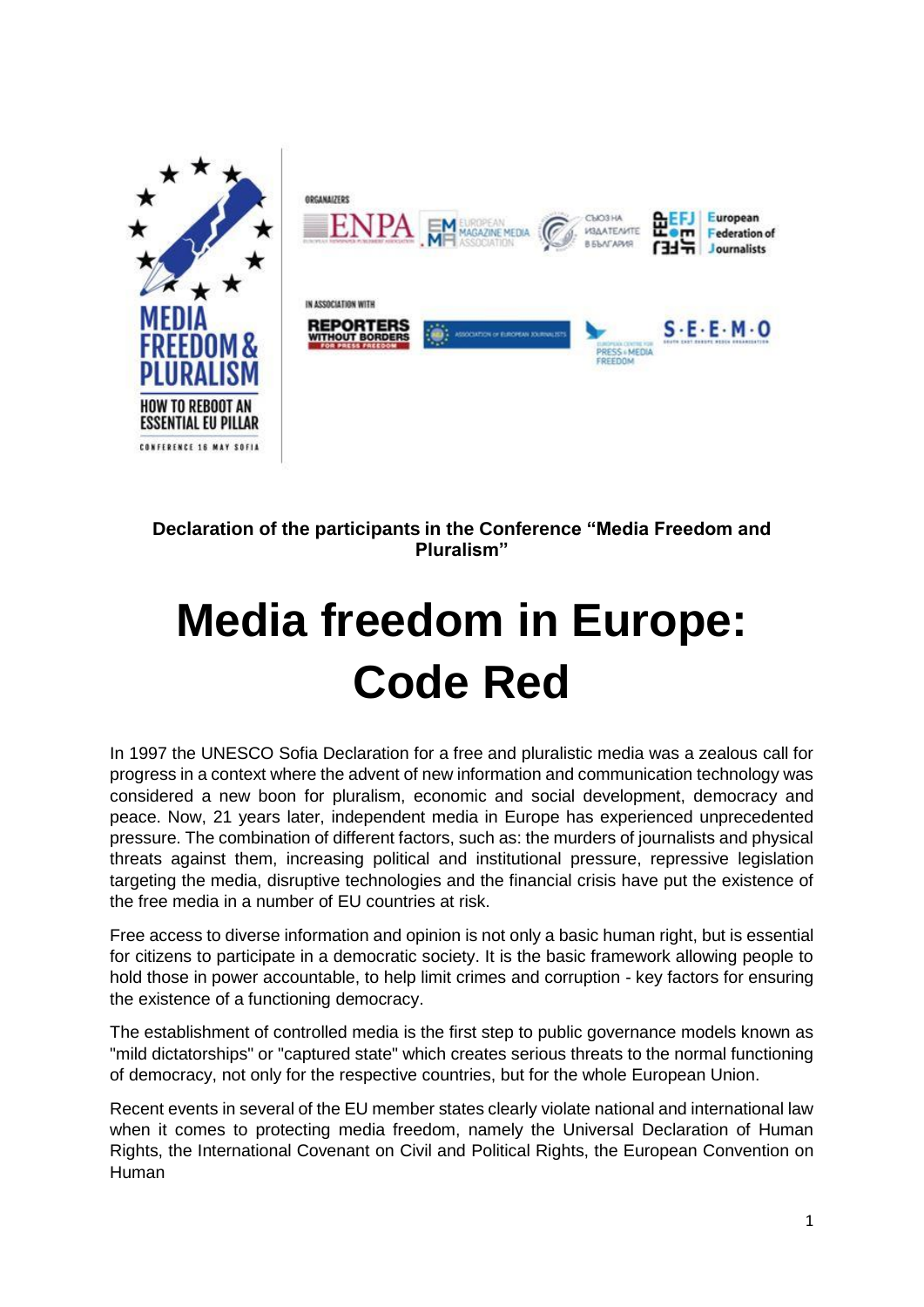Rights and the Charter of Fundamental Rights of the European Union (EU). EU and the Council of Europe have established legal procedures for protecting freedom of expression in the Court of Justice of the European Union and the European Court of Human Rights. Nevertheless these structures are sometimes insufficient to uphold and enforce the fundamental European values and their constitutional traditions.

## **EU Budget and Rule of Law**

On May 2, 2018, the European Commission proposed a budget for the 2021-2027 period and drew up battle plan to punish countries which it claims have violated the EU's core values. The plan ties European Union funding to the rule of law but is far too limited and does not mention the freedom of the press. Specifically, the Commission is proposing a new mechanism to protect the EU budget from financial risks linked to generalized deficiencies regarding the rule of law in member states. The new proposed tools would allow the Union to suspend, reduce or restrict access to EU funding in a manner proportionate to the nature, gravity and scope of the rule of law deficiencies. Such a decision would be proposed by the Commission and adopted by the Council through reverse qualified majority voting, making it all but impossible for one or two countries to block punitive measures. The proposal was expected and made in reaction to Poland, the first and only country so far subject to the "rule of law" mechanism as the Commission observed systemic behaviour putting democracy at risk. Hungary is also on the Commission's radar, where democratic conditions have deteriorated following continued efforts to institutionalize its "illiberal democracy". Poland and Bulgaria, the countries holding the EU presidency, were among the first countries to react negatively of the proposed new regulation.

# **Murders and physical threats**

The erosion of the European democratic model, a trend visible in recent years, is ongoing and becoming more and more worrying. The region has been shaken by two murders and by threats to investigative reporters as well as unprecedented verbal attacks on the media. The traditionally safe environment for journalists in Europe has begun to deteriorate. Two murders over the span of five months, the first in Malta and the second in Slovakia, indicate a worrying decline for the continent's democracies. In Malta, journalist and blogger Daphne Caruana Galizia's targeted car bomb death lifted the veil on the judicial harassment and intimidation to which journalists are routinely subjected in the island state. Caruana Galizia had been threatened for years and at the time of her death was the target of 42 civil suits and five criminal cases. Slovakia is still reeling from the murder of a 27-year-old investigative reporter who had been covering corruption and the mafia. In April, Italian law enforcement agencies foiled the Mafia's plans to kill an Italian journalist Paolo Borrometti. He would have been the third journalist executed in Europe in 7 months.

All applicant member states from the Western Balkan and Turkey continue to face great challenges when it comes to safety issues. Continued requests for no to impunity and "zerotolerance" for physical attacks against journalists reflected in the latest progress reports. The recent shooting of Vijesti journalist Olivera Lakić, who was shot in the leg outside her home on 8 May 2018, in Podgorica shows the brutality of such attacks.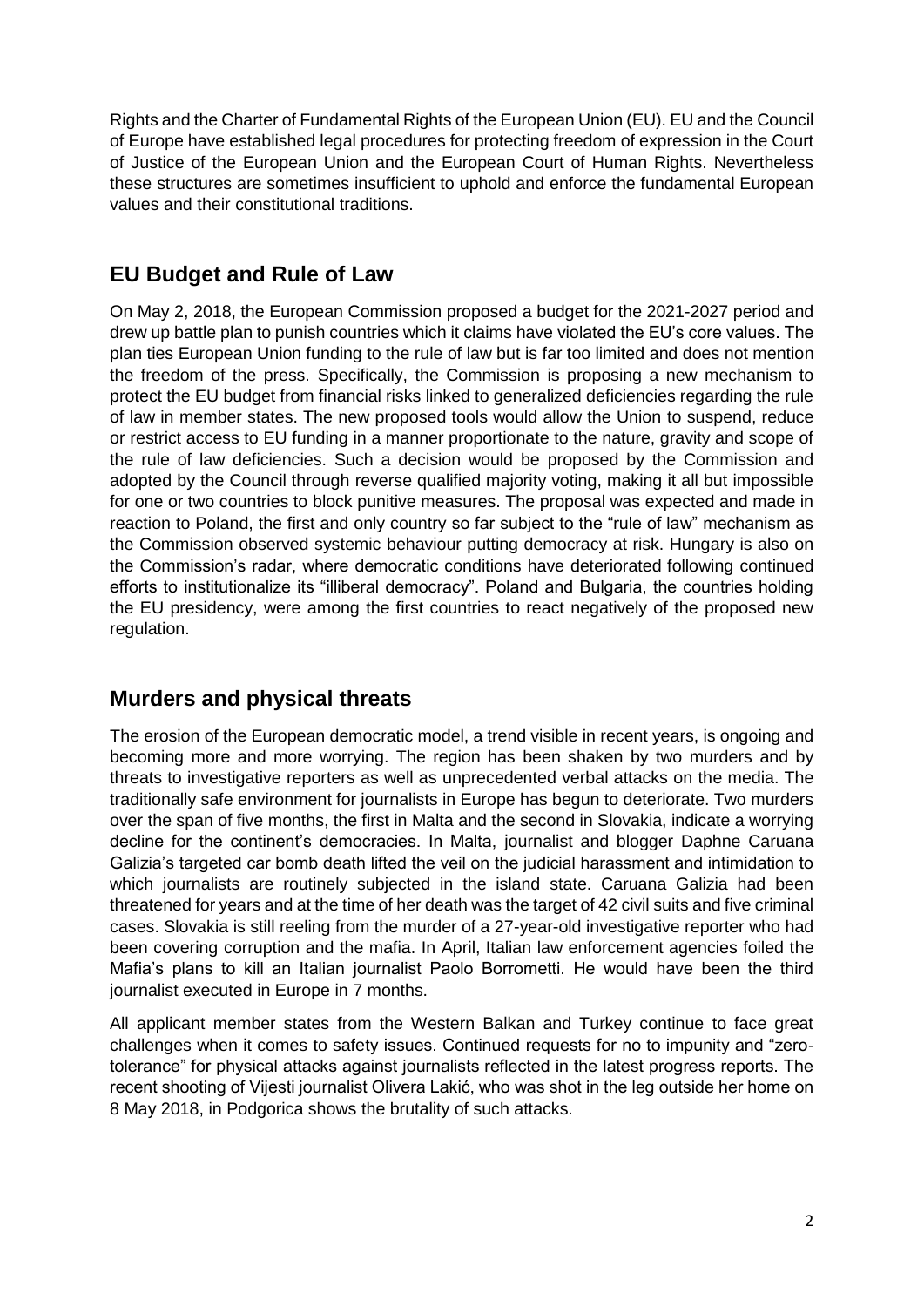#### **Economic sustainability**

Independence of media and free journalism is only possible if media companies are economically independent and financially sustainable. In the 21 century, press publishers remain the principal investors in journalistic content and have multiplied efforts and investment to offer the latest innovative digital services to readers across Europe and in the rest of the world. These accomplishments have proven fruitful as press titles are reaching an unprecedented high number of readers. This success merely confirms that the future of the press is not only digital but also filled with opportunities to expand the readership of newspaper and magazine publications.

Unfortunately, over the last decade a significant part of the economic base of independent media has eroded. Media companies have experienced a double shock of business cycle and business model crisis. The recovery from the global financial crisis in Europe was too slow and too costly and it coincided with the media business model crisis. Also, the emergence of digital platforms and global digital giants like Google and Facebook has exacerbated the un-level playing field between intermediaries and investors and creators of content, namely press publishers. In spite of growing appetite for news articles and editorials, the monetization of such content is proving challenging as pre-digital copyright and VAT laws are inept at protecting investment sources and market power as well as vast log-in environments are giving major platforms the lion's share of advertising revenues. To illustrate this state of affairs, the Interactive Advertising Bureau's figures from 2016 show that 89% of the online advertising expenditure went to Google and Facebook, leaving the remaining 11% to all other digital players. Additionally, a multitude of EU policy proposals surrounding the digital sphere are threatening to multiply burdensome and unfair legal and administrative procedures, with proposals such as E-privacy advantaging the strongest technological players while hampering smaller players that are dependent on cookies and complex third party collaboration to be part of the data-driven economy.

In many EU countries economic hardship that media companies were experiencing led directly to concentration of political control over media and increased dependence on government funding. In certain cases the ruling political elites are using government and EU funds to support loyal media and to manipulate public opinion. In those countries public TV and radio have also lost independence or are under increasing political pressure. In practical terms, these processes resulted in large parts from the media market being under the control of ruling politicians and their supporters for the purpose of propaganda, while exerting severe attacks against what was left from independent media. The ultimate "goal" of having unaccountable power is close to be achieved in some EU member States.

# **Code Red Media Freedom Countries in Europe**

#### **Poland**

Nothing seems to be able to stop Law and Justice, the national-conservative party that won the October 2015 general election, from pushing on with its plan to radically reform Poland as it sees fit, taking no account of those who think differently. Press freedom is one of its project's main victims. The public media have been formally renamed "national media" and have been transformed into government propaganda mouthpieces. Their new leaders tolerate neither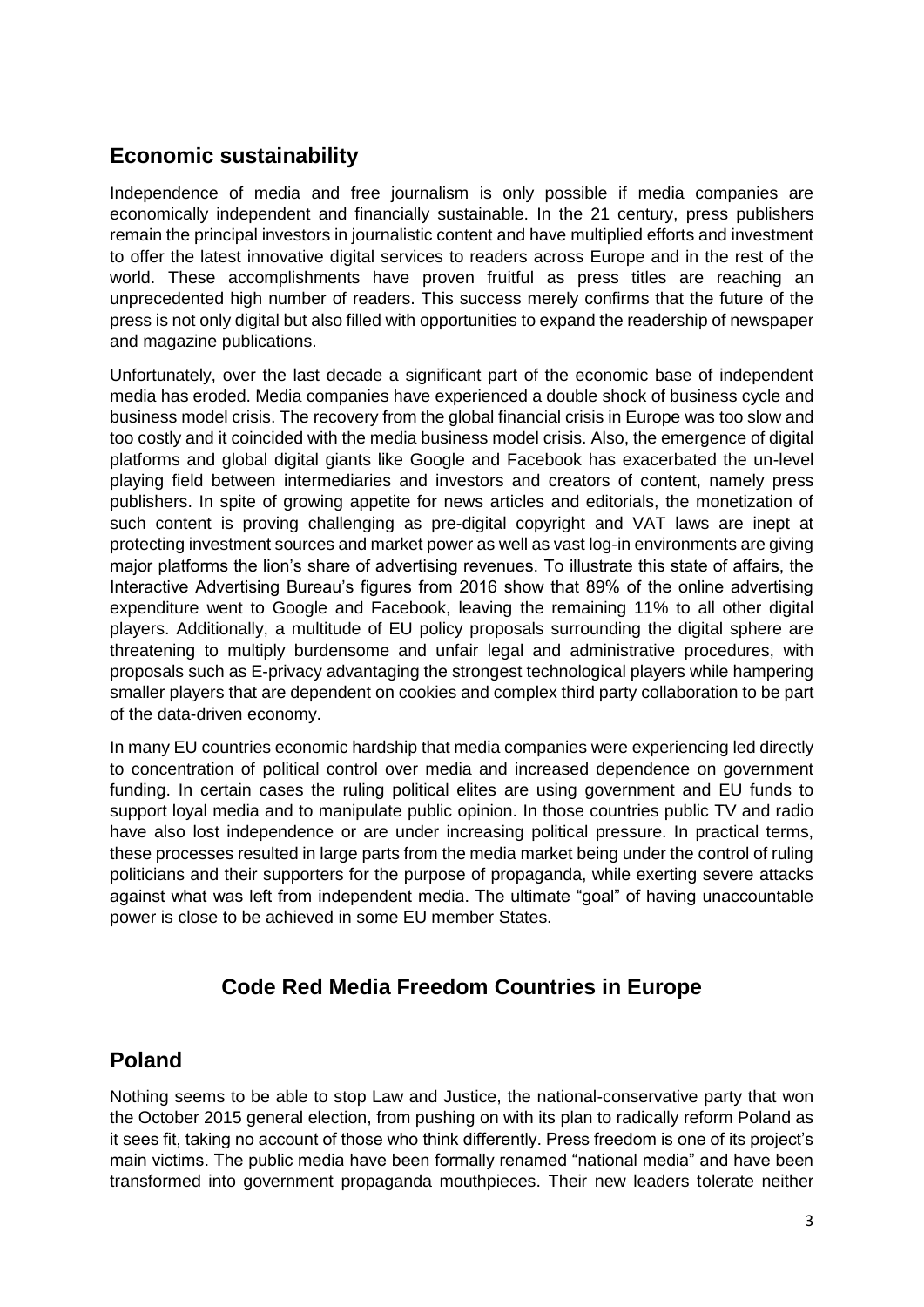opposition nor neutrality from employees and fire those who refuse to comply. Investigative journalist Tomasz Piatek was threatened with imprisonment for criticizing the defense minister's links with the Russian intelligence services and had to wait many months before the charges were finally lifted. The broadcasting council, now under the government's thumb, tried to impose a record fine on TVN, a privately-owned TV channel, for showing anti-government messages in its coverage of a wave of protests in December 2016. The fine was finally rescinded under international pressure. To those who urge moderation, the government always responds with the same arguments based on an ideology that tolerates no dissent.

#### **Hungary**

Businessmen with close ties to Prime Minister Viktor Orbán's party, Fidesz, not only managed to acquire new media outlets in 2017 but also to replace foreign media companies that had invested in Hungary's media. Their biggest success was getting control of the last three regional daily newspapers in the summer. Nevertheless, the Hungarian media landscape is still varied, and both print and online outlets do not hesitate to publish investigative coverage of alleged corruption involving top Fidesz and government officials. Two media bubbles coexist in Hungary. One, created by pro-government and pro-Fidesz media outlets, is obsessed with migration, the "defence of Hungary and its borders" and its hate campaign against the Hungarian-American billionaire philanthropist George Soros. The other is focused on finding corruption scandals. The survival of media outlets critical of the government is due largely to former Orbán donor Lajos Simicska, who broke publicly with the prime minister in February 2015 and continues to fund a media empire originally created to support Fidesz. The government and its business allies now have their sights turned on two media outlets in particular, the leading commercial TV channel RTL Klub and the leading political news website Index.hu. Both are critical of the government.

# **Bulgaria**

Over the past years, media freedom in Bulgaria has been deteriorating at alarming rates. According to the World Press Freedom Index, Bulgaria has dropped 75 positions over the past 12 years - ranking #36 in 2006 and #111 in 2018. There have been increasing political pressure and a growing number of physical threats against investigative journalists, publishers and independent media. The main instrument of exerting pressure is the concentration of media ownership, the economical dependencies and other forms of political control over the majority of the media space and monopoly over media distribution channels. The model also includes strong influence over the government, prosecution and judiciary power, as well as the capturing of most of the independent regulators. All of the above forms a huge political and business conglomerate led by an acting politician, magistrate and media and business owner - MP of MRF (Movement for Rights and Freedoms) Delyan Peevski.

For over eight years during the last decade, Bulgaria has been governed by GERB and their leader and three mandate Prime Minister - Boyko Borissov, who has enjoyed the comfort of Peevski's controlled media circles. PM Borissov not only consistently refuses to admit there is a threat to media freedom, but plays a key role in increasing Mr. Peevski's access to public resources, while also providing him with additional institutional instruments of repression, including tailor made pieces of legislation, used against independent media.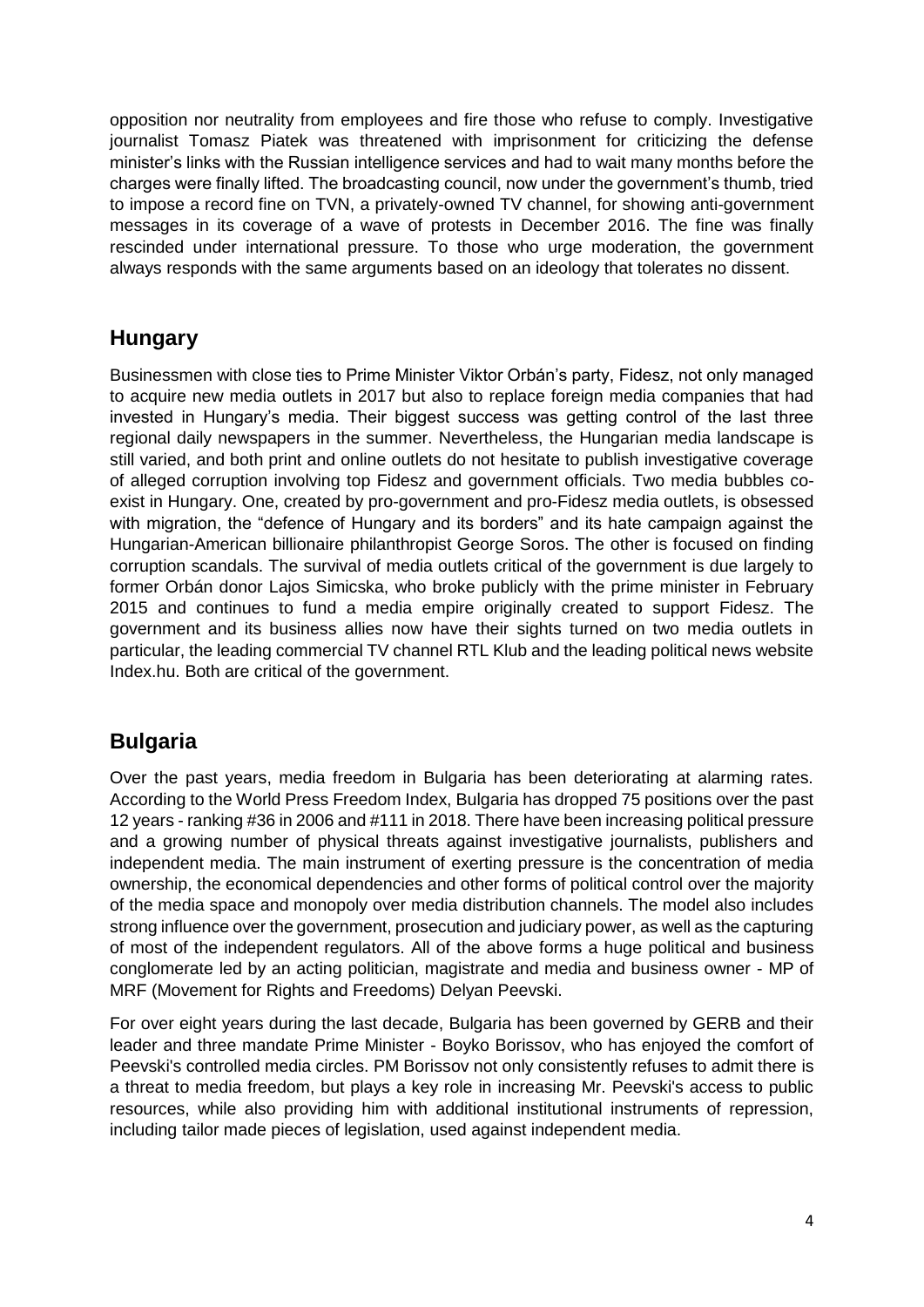### **Malta**

The past year, 2017, was marked by the car bomb murder in October of Daphne Caruana Galizia, an anti-corruption journalist who had exposed the underbelly of local politics and had indirectly caused early general elections to be held in June 2017. She had for years been under growing pressure, fuelled by the popularity of her Running Commentary blog, her work on the local ramifications of the Panama Papers scandal, and other issues. At the time of her death, she was the target of 42 civil defamation actions and five criminal defamation proceedings. She had also been the repeated target of threats and other forms of harassment. The judicial harassment was a classic example of SLAPPs (strategic lawsuits against public participation), lawsuits in which powerful plaintiffs try to use fear of massive legal defense costs to silence outspoken critics. Under threat from leading personalities or business groups, independent media outlets have been forced to surrender and to remove stories from their websites.

### **Slovakia**

Investigative reporter Ján Kuciak's murder in February 2018 triggered an unprecedented political earthquake in Slovakia and sent shockwaves through the international community. Kuciak had being doing research for the Aktuality.sk website on alleged links between the Italian mafia and Smer-SD (the left-populist party that heads the ruling coalition), and the alleged embezzlement of EU funds. In an unfinished article published after his death, he accused Prime Minister Robert Fico of direct involvement. The culture and interior ministers were forced to resign and—after major street protests—Fico himself had to follow suit. Like other Slovak politicians, Fico was given to virulent attacks on the media. In November 2016, he described journalists as "filthy anti-Slovak prostitutes" and accused them of trying to damage Slovakia's EU presidency when asked about alleged procurement irregularities linked to the presidency. In the absence of strong institutions that could protect them, Slovakia's journalists are increasingly exposed to all kinds of harassment, intimidation, and abuse. Kuciak's murder has revived questions about the unexplained disappearances of two journalists, one in 2008 and the other in 2015, and has put the issue of journalists' safety back on the agenda. In recent years, Slovak media that were previously owned by leading international media companies have been acquired by local oligarchs whose main business interests lie outside journalism. RTVS, the public radio and TV broadcaster that had become a symbol of journalistic integrity in recent years, is now also threatened. Its director-general since August 2017 suspended the country's only investigative TV program after it ran a story critical of a junior party in the ruling coalition to which he is linked. The right of reply to critical media coverage that politicians were granted by a 2007 media law was limited in a 2011 amendment, but defamation is still punishable by up to eight years in prison under a criminal code provision that politicians continue to use to bring complaints against individual journalists and media outlets.

# **Czech Republic**

It's hard to imagine a president pulling out a gun in front of journalists but that's what Czech President Milos Zeman did at a press conference in October 2017, brandishing a dummy Kalashnikov bearing the inscription "for journalists." Reelected in January 2018, Zeman has a weakness for this kind of provocation and has repeatedly described journalists as "manure" and "hyenas." The President and several other political leaders have recently increased their verbal attacks on the independence of public service media, particularly the Czech Television.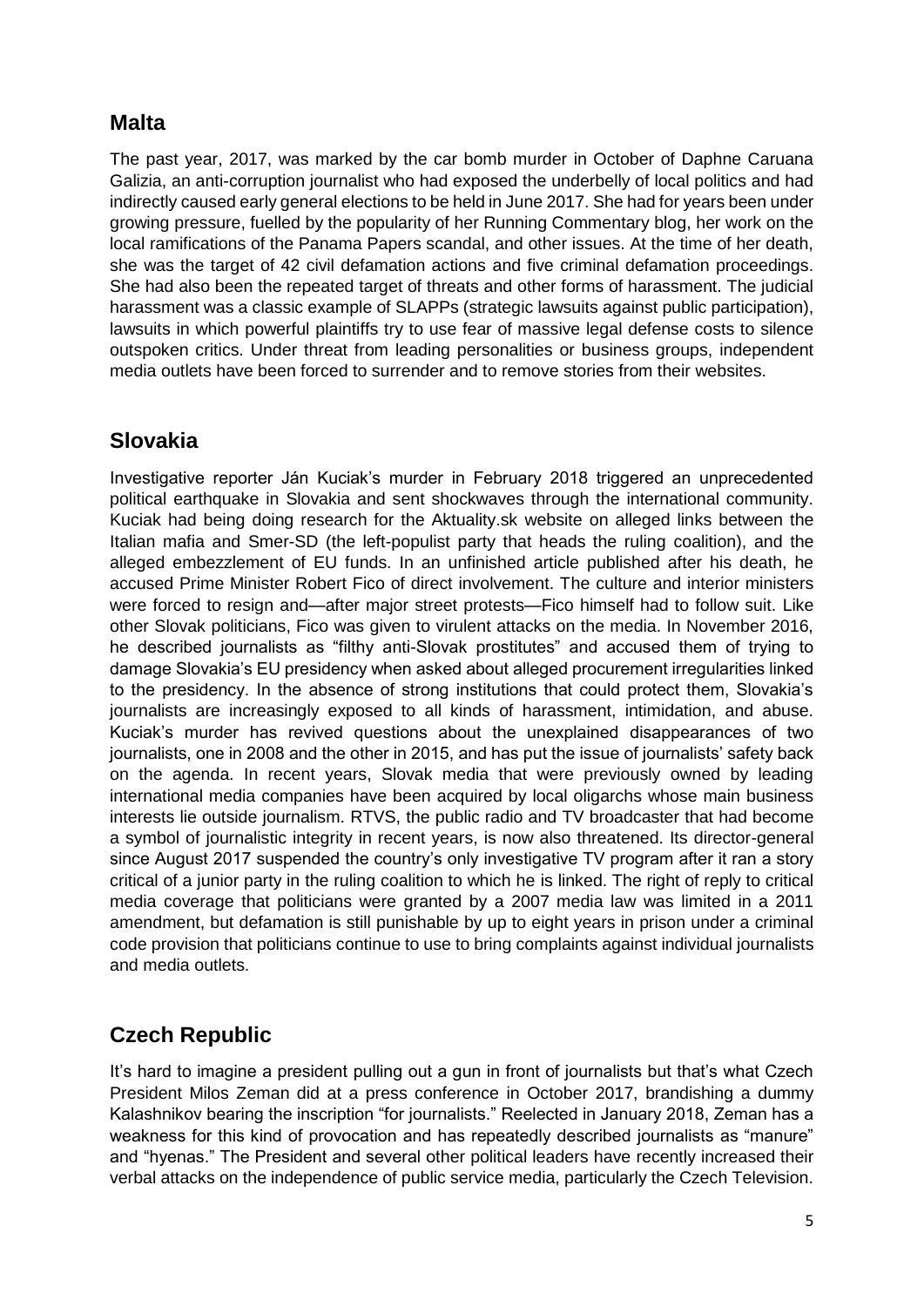There is also concern about several newly-drafted bills that would increase the range of criminal penalties for defamation, especially defamation of the president. The level of media ownership concentration has become critical since new oligarchs began using their fortunes in 2008 to buy newspapers in order to reinforce their influence. One of these oligarchs, Prime Minister Andrej Babis, owns one of the Czech Republic's most influential daily newspapers

#### **Serbia and the other Balkan applicant countries**

The lack of progress regarding freedom of expression is increasingly a matter of concern, as it was noted in the latest EC report on Serbia. There are numerous credible reports of verbal, physical attacks and attacks against property of journalists. Legislation on the media is not fully implemented. The adoption of a new strategy for the development of a public information system through inclusive consultation with stakeholders is still pending. The Regulatory Body for Electronic Media is not safeguarding media pluralism. Hate speech and discriminatory terminology is often tolerated in the media and is rarely tackled by regulatory authorities or prosecutors. The Press Council has recorded an increase of breaches of the Journalistic Code of Professional Conduct in print media. Political and economic influences over media result in widespread self-censorship. Statements by high-ranking state officials on the investigative work of journalists have not been conducive to creating an environment where freedom of expression and internet freedom can be exercised without hindrance. Political and economic influence over media continues to be a source of concern. Journalists have little job security and the editorial environment, which favours 'tabloidisation', is not conducive to improving journalistic standards.

Albania, Bosnia & Herzegovina, Kosovo, Republic of Macedonia and Montenegro all face problems when it comes to safety, continued attacks against journalists, impunity, lack of independent public service media, media concentration and lack of professionalism and worsening working conditions.

# **Policy recommendations**

1. Journalists, publishers, NGO's and other key stakeholders must join forces in improving efficiency of using legal protection mechanisms in Court of Justice of the European Union and European Court of Human Rights. One practical idea could be creating a legal expert entity "Media Freedom Advocacy Fund" that assists citizens, journalists, publishers, and media companies in applying international laws against the abuse of power of the local Governments. Such fund could also initiate and support independent international investigations of high profile media pressure cases in EU member states;

2. The European Commission should extend the newly proposed regulation, linking EU funds disbursements not only to rule of law, but also to media freedom in member states and candidates. Apart of rule of law, the commission should also explicitly monitor the compliance of local and EU legislation for violations of human rights, freedom of expression, civil society and functioning of democracy. In countries like Bulgaria, Hungary and Poland, repression against media freedom is most of the time done with perfectly legal institutional instruments created by extraordinary legislation at national level.On May 3, 2018 The European Parliament voted a resolution that the Commission shall work for establishment of an EU mechanism on democracy, the rule of law and fundamental rights, accompanied by independent monitoring mechanisms, which would assess the situation of media freedom and pluralism and any related violations.